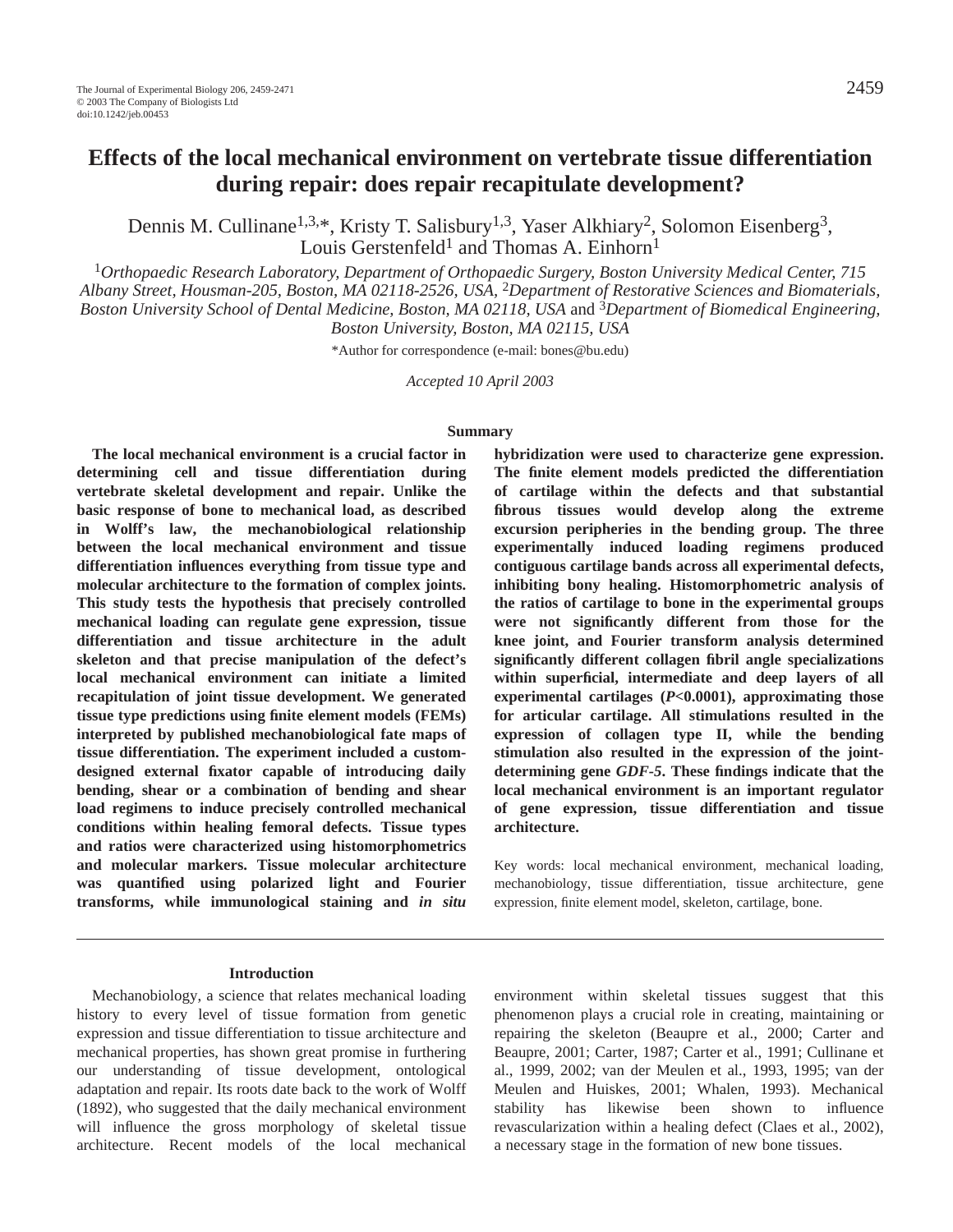However, aside from simple changes in tissue architecture, this mechanosensitivity of the skeleton is also likely to include a direct influence on gene expression, tissue molecular architecture and tissue type during the processes of development and healing (Carter et al., 1998a,b; Claes and Heigele, 1999; Claes et al., 2002; Cullinane et al., 1999, 2002; Hartman and Tabin, 2001; Elder et al., 2001; Gardner et al., 2000; Loboa et al., 2001; Smith-Adaline et al., 2002; Waanders et al., 1998). In fact, several studies have made direct parallels between joint development and fracture repair based on this relationship (Cullinane et al., 2002; Ferguson et al., 1999). Thus, not only does the mechanical environment initiate tissue formation and resorption due to exercise and disuse, for example, but it can also regulate the very type of tissue that will form during development or healing.

Appropriate mechanical stimulation is essential in directing complex tissue differentiation and architecture during joint development (Carter et al., 1998b; Eckstein et al., 2002; Heegaard et al., 1999; Sarin and Carter, 2000; Smith et al., 1992; van der Meulen and Carter, 1995), and the mechanical properties of the resulting tissues can be correlated to the applied load (Grodzinsky et al., 2000). Thus, cartilage, and specifically articular cartilage, demonstrates direct dependence on the mechanical environment for normal development and maintenance (Beaupre et al., 2000; Grodzinsky et al., 2000; Loboa-Polefka et al., 2002). Evidence of this relationship can be found in studies of joint immobilization in which the absence of mechanical loading significantly alters tissue developmental pathways even in developmentally predetermined joint tissues (de Rooji et al., 2001; Hall, 1972; Smith et al., 1992). In this way, the mechanical environment can specifically foster cartilage formation instead of bone or fibrous tissues, and it can regulate the architecture of those tissues down to their molecular configuration (Cullinane et al., 2002).

### *The model*

This study was designed to empirically test the mechanobiological paradigm as it applies to gene expression, tissue differentiation and tissue architecture in a healing skeletal defect. The goal of this experimental design was to mimic the local mechanical environment during early joint development (post-segmentation) using a custom-designed external fixation device capable of inducing bending and shear loads within a healing bone defect. Finite element models (FEMs) generate estimates of stress and strain distributions within the defects that are then used to predict tissue type and distribution based on a mechanobiologically derived tissue differentiation fate map (MFM) based on Carter et al. (1988).

### **Materials and methods**

### *Finite element models*

Finite element models (FEMs) were used to predict development of specific tissue types and their spatial distribution within the defect in response to each mechanical



Fig. 1. A finite element model of the defect. Cortical bone is represented as an ideal tube of appropriate thickness, while the defect is represented as a mid-segment of the tube. The mechanical properties of the defect tissues are taken from the literature for callus mechanics, while the cortical bone is modeled as an incompressible solid. The model incorporates geometry, mechanical properties and load characteristics and generates stress and strain distribution fields that are used to create tissue differentiation predictions.

treatment. Predictions of tissue compositions required a representative three-dimensional reconstruction of the defect based on applied input loads and tissue material properties (Fig. 1). The FEMs generated estimates of experimentally imposed stress and strain distributions within the modeled defect. These models were based on a bone defect FEM by Carter et al. (1988), using ideal geometric tubes to represent the femur and a mid-tube segment to represent the defect.

The cortical bone of the femoral diaphysis served as a rigid boundary because the bone is several orders of magnitude stiffer than the materials within the early healing defect. The defect is represented by a middle segment of the tube with different mechanical properties from the cortical bone portion of the tube and the medullary canal. Values for the mechanical properties of the defect tissues were taken from the literature for an equivalent early stage of maturation (Gardner et al., 2000). It was expected that the early callus would be representative of a fluid to semi-solid phase material with hydrostatic forces dominating. The bending and shear models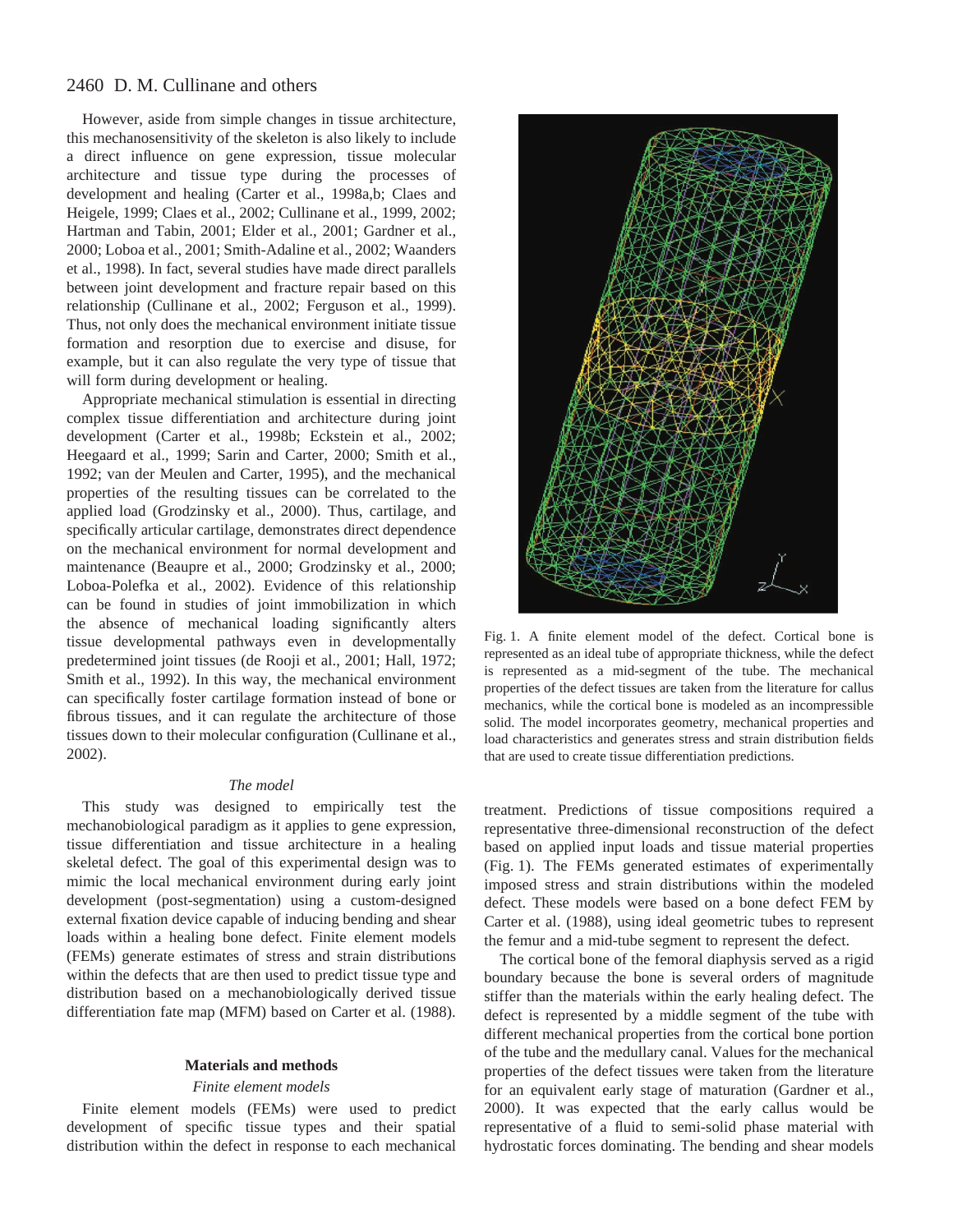were used to (1) estimate local mechanical loading conditions and, using that information, to (2) predict the patterns of tissue differentiation within the defect.

The FEM is comprised of a number of nodes and brick elements. We estimated the brick elements to be 0.05 mm in magnitude. The FE analysis was performed using I-DEAS software (Schroff Development Corp., Mission, KS, USA). Solids including bone and condensed cell masses were meshed into elements using mesh generation software. Stress and strain distributions were estimated by the FEMs, and tissue types were assigned based on a mechanobiologically derived tissue differentiation fate map (MFM) based on Carter et al. (1988, 1998a,b). Hydrostatic stress and maximum principal tensile strain were calculated for the different mechanical actions, and spatial tissue predictions were assigned based upon quantitative, as well as relative, stress and strain levels according to Giori et al. (1993). The tissue types we predicted based on our mechanical stimulations included cartilage (under relatively high hydrostatic compressive stress), fibrocartilage (under relatively high hydrostatic stress and high tensile strain), bone (under relatively low hydrostatic stress and low hydrostatic strain) and fibrous tissue (under relatively low hydrostatic stress but high tensile strain).

### *External fixation*

A total of twelve Sprague–Dawley rats (*Rattus norvegicus* Berkkenhaut 1769) weighing  $421\pm34$  g were used in this study. Animal care and experimental protocols were followed in accordance with NIH guidelines and approved by our institution's Animal Care and Use Committee. Four animals were used in each of the groups that were subjected to bending, shear or alternating bending and shear. The external fixator was modified from a previous model, while the surgical procedure was identical to that used in a previous report from our laboratory (Cullinane et al., 2002). Briefly, the external fixator was surgically applied to the right femur using four bicortical pins, and an osteotomy was created leaving a 2 mm defect within the femoral diaphysis. The external fixator, in conjunction with the linkage system, was capable of imposing either 12° symmetrical bending or 10% symmetrical cortical shear, depending on the actuator pin insertion configuration (Fig. 2A). The fixator body was composed of two articulating solid aluminum rectangular prisms with cortical pin holes and included clamping and locking screws. The clamping screws fastened the cortical pins into the fixator, and the locking screws arrested the fixator pivot or shear actions (Fig. 2B).

#### *Mechanical stimulation*

The stimulation protocol followed that established for a previous study from our laboratory (Cullinane et al., 2002). To perform the mechanical stimulations, an oscillating linkage system was built that supplied a rotational moment that could be applied to the fixators as an oscillating vertical displacement (Fig. 3). The vertical displacement was translated by the fixator into either 10% shear or 12° bending. The action was applied



Fig. 2. An external fixator mounted on a rat femur with an AutoCad representation of the device. (A) The pin clamping screws can be seen facing out from the animal. The device is in the straight and locked position, maintaining rigid fixation within the defect. The healed surgical incision site can be seen below the fixator. (B) The bicortex pins are situated in the pin channels (green arrows) and are fixed by clamp screws (yellow arrows). The black arrow indicates the axis of the bending fixator. When the locking screws are in place (white arrows), the device is capable of rigid fixation.

using a servomotor (model #2602-010, QCI-23-5-E-01; Quicksilver Controls Inc., Covina, CA, USA). The speed of the motor was controlled using PC-based software. The shaft of the servomotor was coupled to one of two eccentric shafts of a torque transducer (model #1102-50; Lebow Products, Troy, MI, USA). The other shaft of the transducer was connected to the linkage system. A torque sensor incorporated within the system was connected to an external data acquisition board (model #100; InstruNet Inc., Cambridge, MA, USA) and acted as a bridge voltage sensor, measuring the torque transduced to the fixator. Based on the manufacturer's specifications, the torque sensor was mapped to  $278.6 \text{ mV Nm}^{-1}$ , with the input torque sampled at 60 Hz for the duration of each experimental session. The peak torque required to induce the respective motions prior to animal attachment was recorded as the baseline value. The loading apparatus was calibrated prior to every application using InstruNet and Quicksilver PC-based software.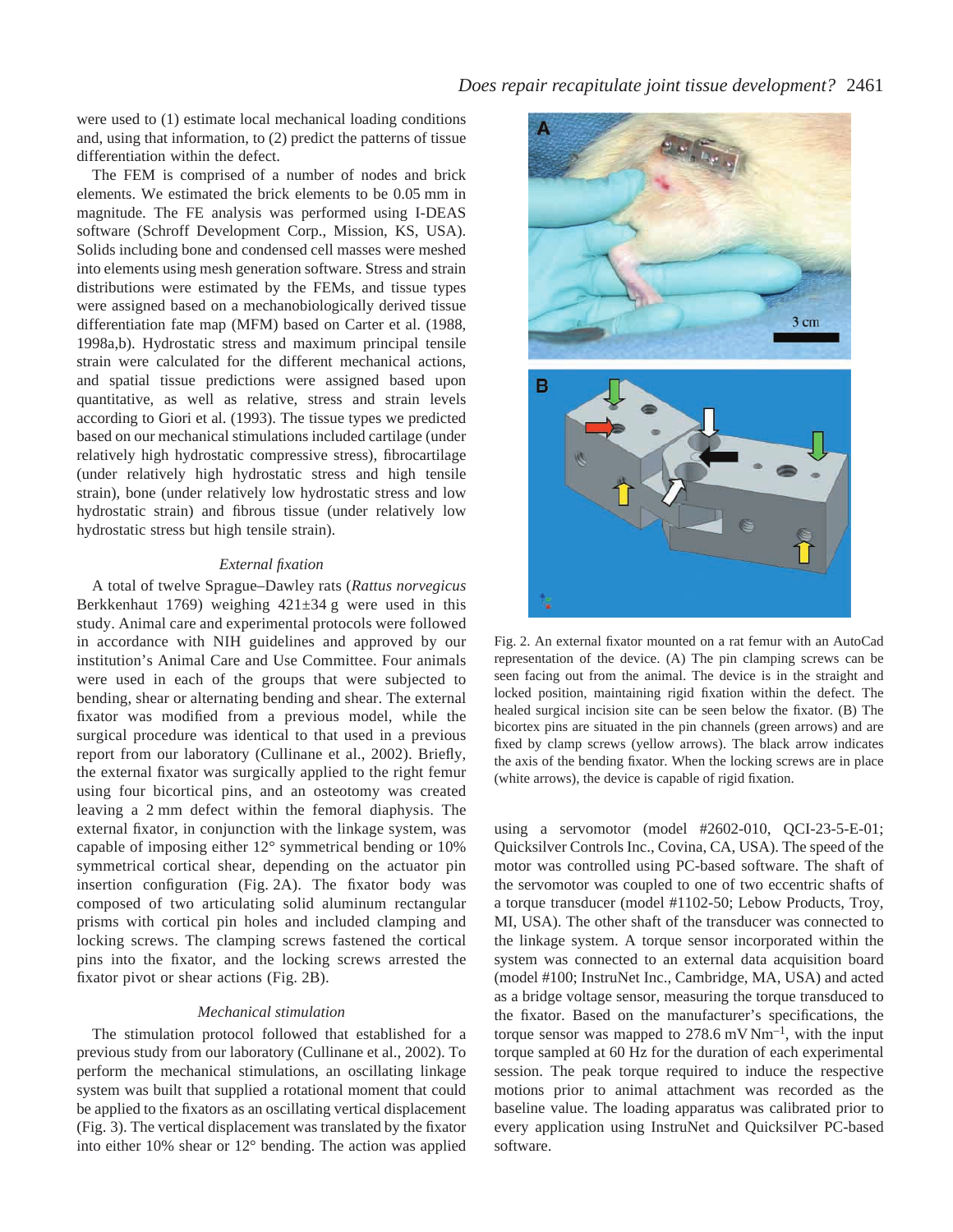There were three mechanical stimulation protocols executed during this study: (1) bending at  $12^{\circ}$ , (2)  $10\%$  shear and (3) alternating 12° bending and 10% shear (percentage of cortex diameter). All mechanical stimulations were symmetrical to the alignment of the cortices and cyclical for the 15-min stimulation period. Starting at post-operative day three and continuing for six weeks, the mechanical stimulations were induced for six consecutive days, with one day of rest each week. The fixator on each animal was attached to the linkage system that instituted the respective bending and shear actions initiated by the motor. The results from these three treatment groups were compared with those of previous control specimens.

During each mechanical session, the treatment animals were anesthetized, the fixators were attached to the linkage, the locking screws were removed, and cyclic stimulations were applied for 15 min at a frequency of 1 Hz. A dedicated computer coordinated the application of the mechanical treatment and data acquisition during calibration and treatment. The locking screws were replaced upon completion of each session. Once recovered from the anesthesia, the animals were returned to the housing room and allowed to ambulate freely in their cages.

### *Moment analysis*

A torque sensor incorporated within the system was connected to an external data acquisition board (model #100; InstruNet Inc.) and acted as a bridge voltage sensor, measuring the torque transduced to the fixator and the resistance to the applied torque. Based on the manufacturer's specifications, the torque sensor was mapped to  $278.6 \text{ mV Nm}^{-1}$ , with the input torque sampled at 60 Hz for the duration of each experimental



Fig. 3. The linkage system connecting the motor and torque sensor to the fixator, which is inserted by pins into the rat femur. As the wheel (bottom right) rotates, the horizontal actuator arm (bottom) drives the vertical accuator arm (bottom left), which is attached to one side of the fixator (hidden by the plate). As the fixator bends on its axis or displaces in shear, the defect is stimulated. The rat is lying in a sling hammock with its tail protruding to the left of the image.

session. The loading apparatus was calibrated prior to every application using InstruNet and Quicksilver PC-based software. The peak torque required to induce the respective motions prior to animal attachment was recorded as the baseline value. The torque sensor then constantly monitored the torsional resistance to the motor *via* the skeletal defect within the animal. These resistance data were captured for each animal during every daily stimulation period, the data were then averaged among all the animals for every day of stimulation, and the result was a mean daily moment resistance for every day of the stimulation protocol. The mean relative moment resistance was charted for the entire 35-day stimulation period.

### *Histology*

Animals were euthanized at the termination of the study and the femora were excised. Standard histological methods were employed to generate serial 5  $\mu$ m sagittal sections for standard histology and histomorphometry (Cullinane et al., 2002). The sections were mounted on glass slides, and even-numbered slides were stained using Safranin-O (cartilage) and Fast Green (bone), while odd-numbered slides were stained with Alcian Blue and counter-stained with eosin (proteoglycans). The  $5 \mu m$  decalcified histological specimens were examined under a light microscope using 1.25× to 40× objectives. Darkfield images were obtained through the use of a polarizing filter, which highlighted collagen fibrils for quantification of their orientation and conformity within the extracellular matrix.

### *Histomorphometrics*

### *Tissue type composition*

Tissue type area composition was quantified using ImagePro® software (Atlanta, GA, USA). We quantified the percentage of bone and cartilage for each of the treatment groups and the control group, as well as rat knee and lumbar intervertebral joints. The entire defect and joint were quantified for tissue percentage within a standardized area of interest, including 2.5 mm in both directions proximal and distal to the defect or joint center. Tissue type ratios were generated for each treatment group and the controls, as well as actual native rat joints. Comparisons were made to identify similarities in tissue composition ratios between the treatment groups and the native rat joints.

### *Collagen architecture quantification*

In order to characterize the molecular organization of the newly formed cartilage tissues, collagen fibril orientation and angular agreement were quantified using polarizing light microscopy and histomorphometric analyses using Matlab® and ImagePro®. Fast Fourier transforms were performed on digitized images of polarized light micrographs, and the preferred collagen fibril orientation was determined by the most intense region in their power spectra (Fig. 4). This procedure was performed as previously described by Cullinane et al. (2002). Polarized light micrographs were taken from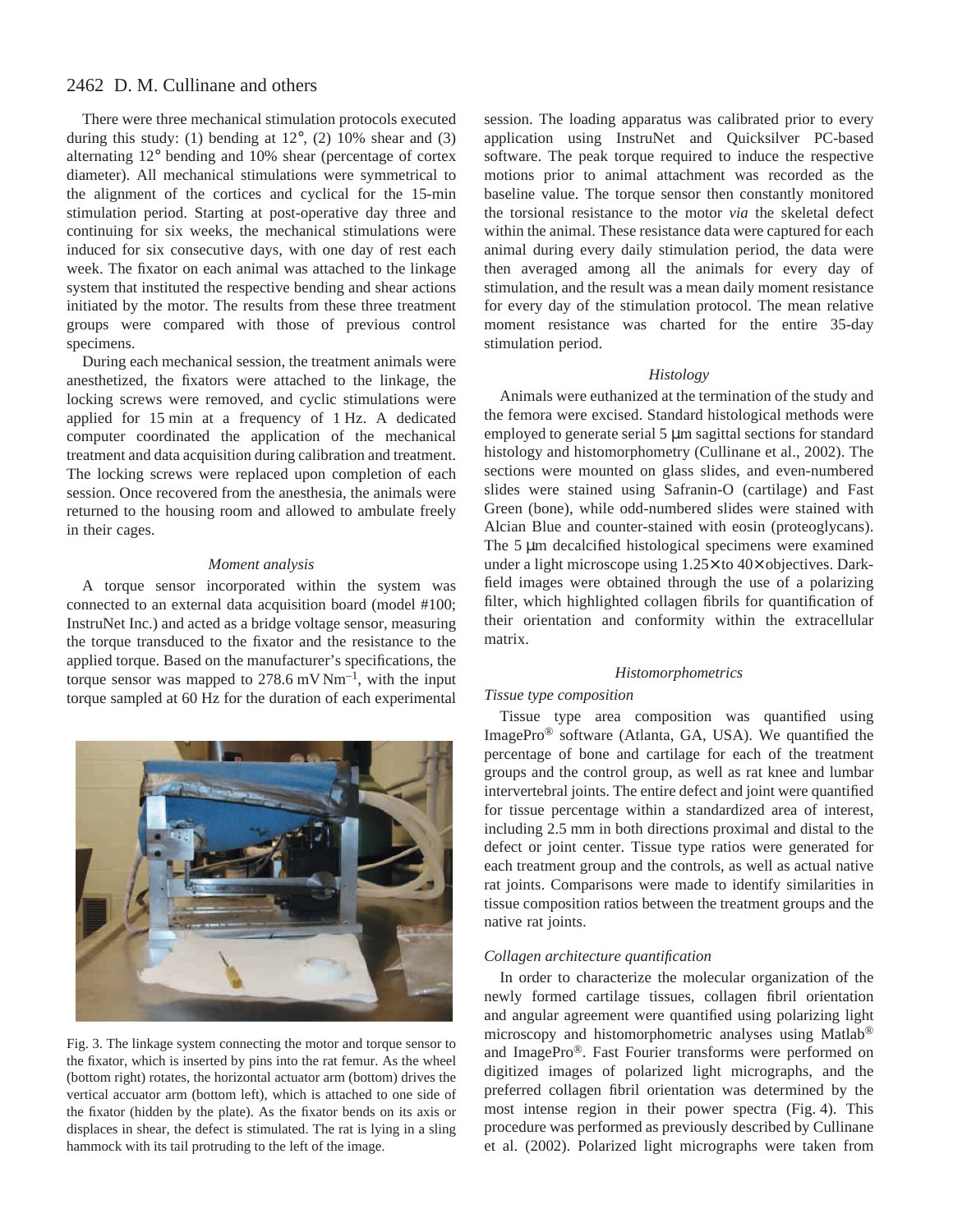

Fig. 4. An example Fourier transform of collagen fibril architecture. The panels represent the stages of Fourier analysis including a thresholded image, ellipse and frequency distribution. The transform identifies the predominant pattern angle within an image (in this case, fibrillar orientation). The predominant angle, identified by highest frequency, is relative to the original captured image's orientation, but in the final analysis the angle is relative to a presumed defect midline, perpendicular to the bone long axis.

predetermined superficial, intermediate and deep regions of the experimentally derived cartilage tissues in order to highlight collagen fibrils. These images were then incorporated into a Matlab Fourier transform analysis to determine mean collagen fibril orientation and fibrillar agreement (Cullinane et al., 2002).

### *Molecular analyses*

Molecular analyses of the expression of specific genes or proteins was carried out by *in situ* hybridization and immunostaining in order to confirm tissue types and to identify expression of the growth and differentiating factor 5 (GDF-5), respectively. *In situ* hybridization was carried out for collagen type II using a commercially available probe for RNA labeling. Linearized plasmids containing this gene were purchased from Pharmigen Corp. (San Diego, CA, USA). Single stranded 35S-labeled cRNA probes were generated by *in vitro* transcription (Pharmigen Corp.). Linearized plasmids containing each of the selected genes for analysis were transcribed using  $[35S]$ uridine triphosphate  $([35S]$ UTP; NEN Life Science Products, Inc., Boston, MA, USA) and T7 RNA polymerase, then digested with DNase, phenol extracted and ethanol precipitated. The labeling efficiency for the cRNA products was determined by scintillation counting and adjusted to a concentration of  $3\times10^5$  c.p.m.  $\mu$ l<sup>-1</sup> of probe for each *in situ* assay.

### *Tissue procurement*

Tissue samples were fixed overnight in freshly prepared 4% paraformaldehyde at 0°C, followed by decalcification in 14% EDTA for up to eight weeks. Decalcified samples were paraffin embedded.

### *Tissue preparation and sectioning*

Fixed and decalcified tissues were dehydrated in graded ethanol up to 100%, transferred to xylenes, then embedded in paraffin. 5  $\mu$ m-thin paraffin sections were placed on poly Llysine-coated slides, dried overnight and used immediately or stored at 4°C.

### *Probe preparation*

Sense and antisense 35S-labeled cRNA probes were used for hybridization. Vectors were appropriately linearized and incubated with either T7 or SP6 RNA polymerase in the presence of  $[^{35}S]$ UTP, unlabeled nucleotides, 10 mmol  $l^{-1}$ dithiothreitol (DTT) and RNasin RNase inhibitor (Promega, Madison, WI, USA). Labeled cRNA probes were separated from free nucleotides using a Mini Quick Spin RNA column (Roche Molecular Biochemicals, Indianapolis, IN, USA).

### *Prehybridization*

Slides were deparaffinized in xylenes followed by rehydration in graded ethanol solutions, rinsed in 0.85% NaC1  $(5 min)$  and  $1 \times$  phosphate-buffered saline (PBS; 5 min). Sections were treated with proteinase K  $(20 \mu g \text{ ml}^{-1})$  for 8 min at  $37^{\circ}$ C. Slides were dipped successively in  $1\times$  PBS  $(5 \text{ min})$ , 4% paraformaldehyde  $(5 \text{ min})$ , acetylated in 0.25% acetic anhydride. GDF-5 expression was examined by immunohistochemistry. For these studies, an antibody to GDF-5 was obtained from Santa Cruz Biotechnology, Inc. (Santa Cruz, CA, USA). Briefly, histochemical staining was carried out using antigen retrieved at 199°F for 10 min in 10 mmol  $l^{-1}$ sodium citrate. The anti-GDF-5 antibody  $(0.5 \text{ µg ml}^{-1})$ was applied to the sections, followed by a biotinylated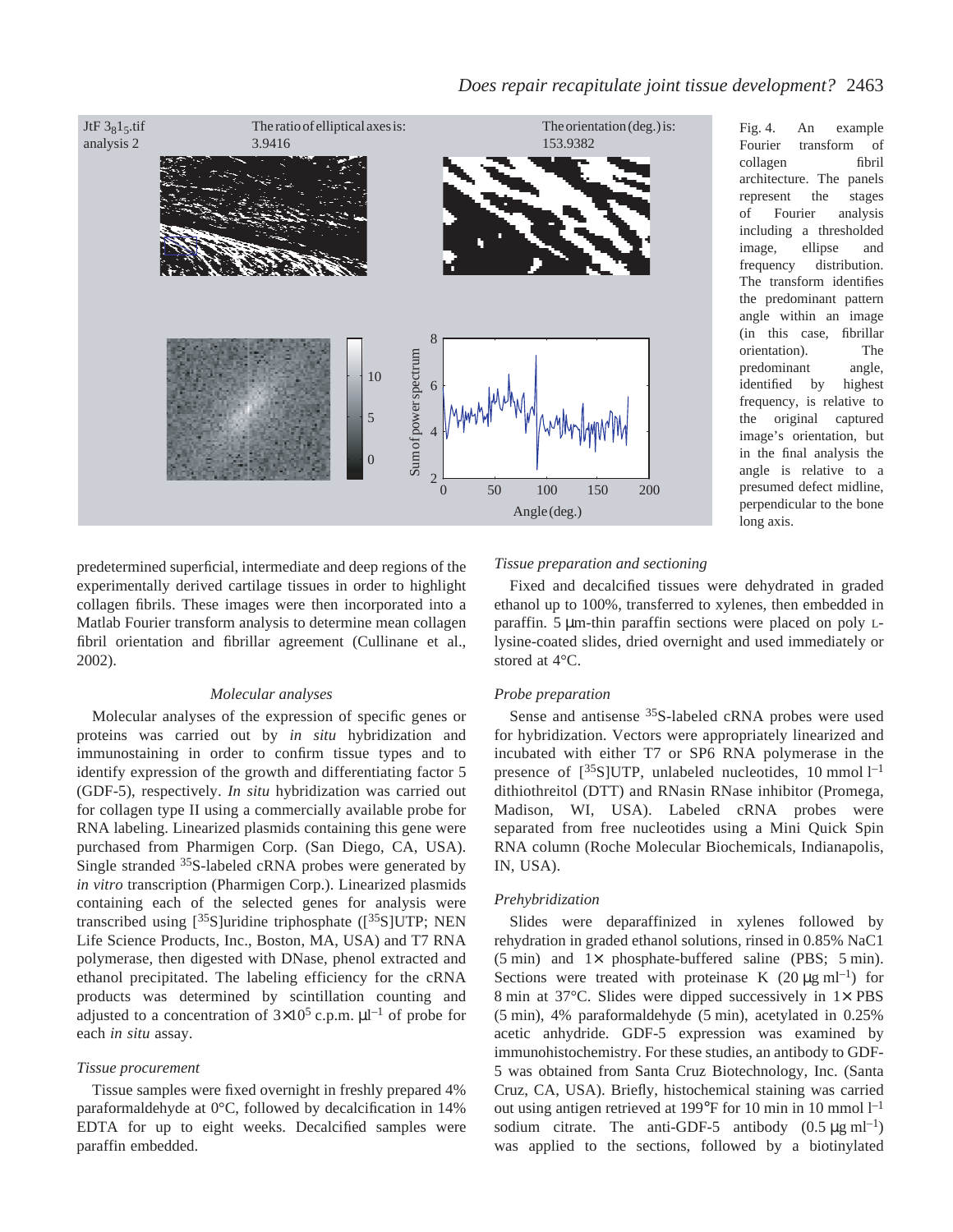

Fig. 5. Finite element models (FEMs) illustrating strain distribution within the defect for shear (A,B) and bending (C,D). The three-dimensional models are to the left (A,C), while their respective cross-section representations are to the right (B,D). The models presented are from an intermediate stage of loading to illustrate the strain progression. The distribution of strain is illustrated using the quantitative color bars to the right of each active model. Altering the mechanical properties of the defect tissues alters the results of the models. The number of brick elements and the composition of the structure also play a role in determining the model's effectiveness in estimating local mechanical loads.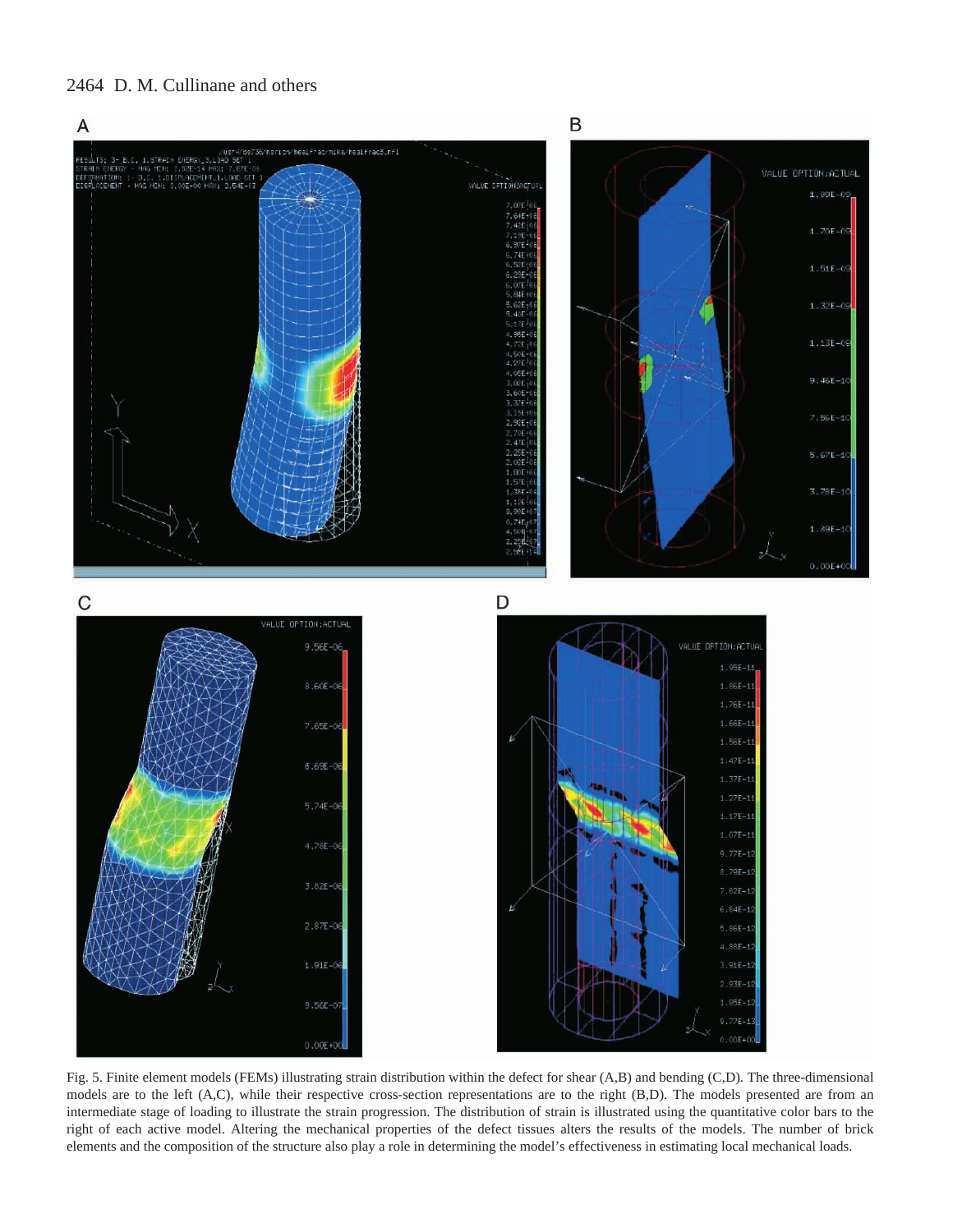

secondary antibody and horseradish peroxidase (HRP) conjugated streptavidine complex, and visualized with DAB chromogen.

### *Statistical analysis*

Data are presented as means  $\pm$  s.D. All histomorphometric results, including collagen preferred fiber angle and fiber angle conformity, were compared between the control and treatment groups using analysis of variance (ANOVA) and Tukey's *posthoc* test at an α level of 0.05, with *P* values of <0.05 interpreted as significant. All sample sizes for the specific groups were determined by power statistics calculations: based on a



### *Does repair recapitulate joint tissue development?* 2465

created from finite element results for (A) 12° bending and (B) shear. The areas in green represent putative cartilage, the areas in red represent fibrous tissues, and the blue areas represent bone. The bending model predicts two opposing bone elements but does not predict that the cartilage element will completely segment between the proximal and distal halves. The shear model predicts cartilage segmentation between the halves.

coefficient of variation of 25% in the data and accepting  $\alpha$  and β errors of 5.0%.

### **Results**

### *Finite element models*

The results of the FEMs indicated unique distributions of stress and strain between the bending and shear groups (Fig. 5). The distribution of tensile strain within the bending defect peaked at the defect periphery and subsided linearly in the direction of the defect center. In the bending model, the compressive stresses acted in opposite response to the tensile strain, peaking almost simultaneously but in the vicinity of the opposite cortex. The peak strain levels corresponded with the magnitude of displacement of the cortices on the tensile side during bending excursion. The distribution of compressive stress spanned the entire bending defect, with diminishing values approaching the defect center.

Peak strain levels in the bending group reached  $7.87\times10^{-6}$ , while peak strain in the shear groups reached only  $1.95 \times 10^{-11}$ , with a more narrow range of strain distribution in the proximal–distal direction. According to the MFM based on Carter et al. (1988), fibrous tissues would form in the bending group within the estimated range of  $7.87\times10^{-6}$  to  $6.07\times10^{-6}$ , with cartilage forming in the range from  $5.84\times10^{-6}$  to  $3.37\times10^{-6}$  and bone within the range from  $2.70\times10^{-6}$  to  $2.20\times10^{-6}$ . The shear group tissue differentiation ranges for strain include  $1.95\times10^{-11}$ to  $1.56 \times 10^{-11}$  for fibrous tissue,  $1.47 \times 10^{-11}$  to  $8.79 \times 10^{-12}$  for cartilage and  $7.82\times10^{-12}$  to  $2.93\times10^{-12}$  for bone.

The stress and strain distributions were then incorporated into graphic models of expected tissue differentiation for each of the mechanical stimulations (Fig.  $6$ ). The graphic model predictions were based on the stress and strain results from the FEMs, interpreted by the MFM. The areas of higher compressive stress were predicted to encourage cartilage differentiation whereas the areas of extreme

Fig. 7. Moment resistance data for bending, shear and combination loading. The bending (dotted line), shear (solid line) and combination (dashed line) data correlate highs and lows very well, except for an initial lag in the combination group. Tissue appearance seems constrained by the timing of physiological processes and mechanobiological principles, while the architecture and maintenance of tissues seems to be controlled primarily by the mechanical environment. Note how the timing of the peaks and troughs correlates well among the three treatment regimens, while the magnitude of the moment resistance varies by treatment.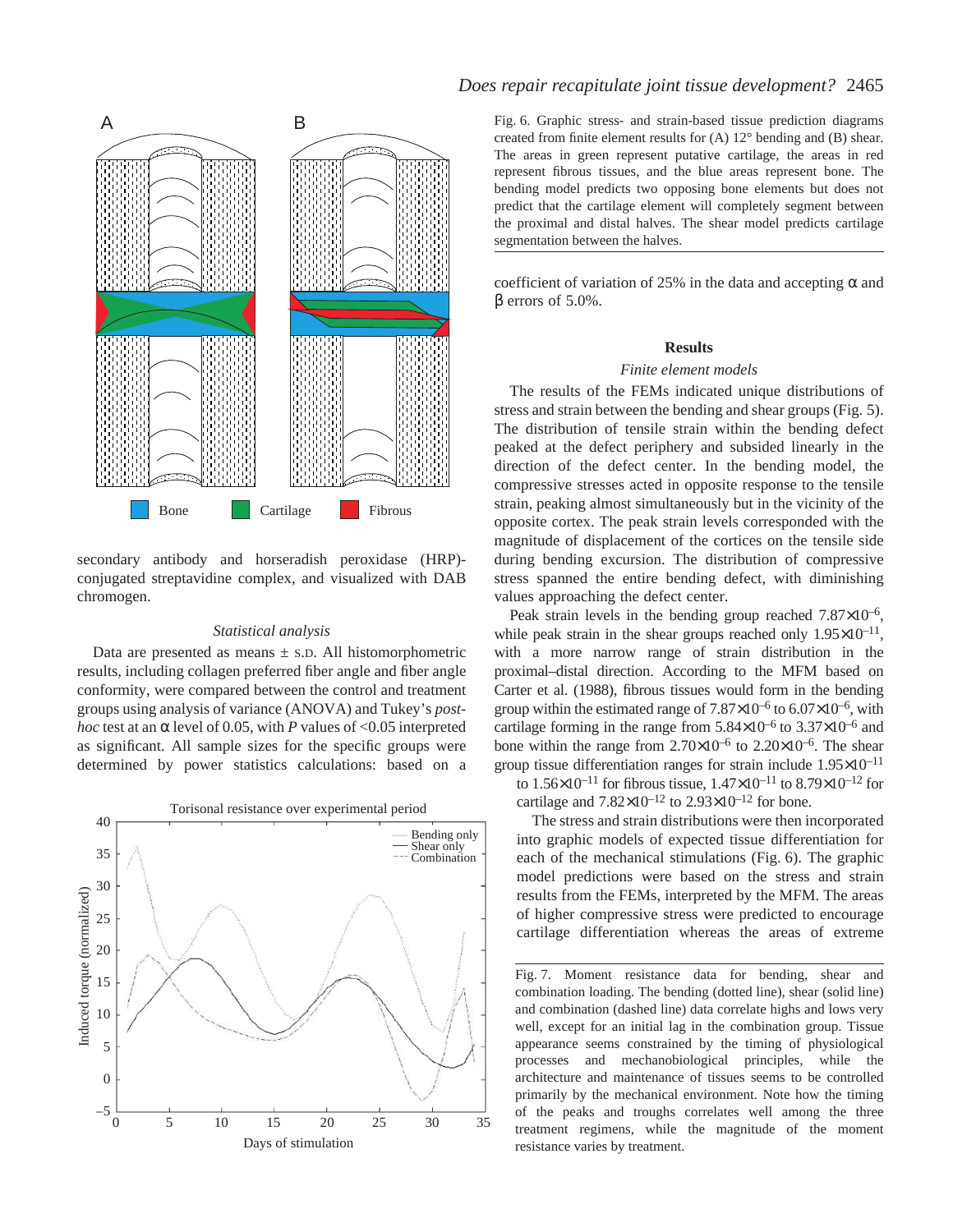

Fig. 8. Radiographs of (A) control, (B) bending and (C) shear specimens with the external fixators attached. In every case, the mechanically stimulated defects resulted in non-union. The cartilage tissues in the experimental treatment defects are represented by translucencies in the gaps between the segments. All experimental treatments were for a 35-day (six-week) duration. The control specimen example is from a four-week control specimen, demonstrating the rapid bony bridging occurring in the controls.

tensile strain were predicted to promote the differentiation of fibrous tissue. The areas within the high compressive stress region but that are shielded by previous cartilage formation are predicted to foster bone. These areas of subchondral bone were predicted to form arch-like structures, peaking at the neutral axis of bending.

### *Moment analysis*

Fig. 7 details the results of the moment analysis for the three mechanical stimulation regimens for the entire 35-day stimulation period, normalized to the stimulation device without an animal attached. ANOVA found a significant difference among the groups (*P*<0.001, *N*=4), with the bending group being significantly different from both the shear and combination groups. The bending group experienced the greatest moment resistance, followed by the shear and combination groups. After initial fluctuations, the three groups appeared to cycle together, with some temporal offset initially in the combination group, and with a magnitudinal difference in the bending group. The bending and combination groups experienced an initial peak at approximately 8–10 days following the onset of stimulation. This peak was followed by a day 15–17 mutual low for all three groups. A subsequent mutual peak at days 23–25 then followed for all three groups, followed by a mutual low at days 30–32. The day 10 peak coincides with the maturation and peak of the cartilaginous stage of callus healing.

### *Radiology*

The weekly radiographs illustrated the onset of bony bridging across the defects in the control specimens, while the treatment defects each demonstrated defect translucency and complete non-union in all specimens (Fig. 8). Areas of reduced density represent cartilage or fibrous tissue, while high-density areas represent mineralized tissues such as bone. A distinctive arch-shaped structure spanning the defect cortices can be seen in several of the bending group specimens.

### *General histology*

The shear treatment was preceded by an experimental test to determine an appropriate shear magnitude. This test, using two shear magnitudes, demonstrated two completely different tissue outcomes. One group experienced 10% shear magnitude while the other experienced 25% shear. The 10% magnitude shear group developed a cartilage band across the entire defect, while the 25% shear defect developed only fibrous tissue across the defect (Fig. 9).

The mechanical treatment groups all demonstrated the presence of a cartilage band spanning the entire defect, while the control specimens demonstrated bony bridging of the defect (Fig. 10). The cartilage tissues stained red while the bone and fibrous tissues stained blue-green. The bending specimens acquired an arched appearance to their cartilage and the underlying subchondral bone arch on at least one side of the defect, while the shear and combination groups showed parallel and evenly distributed cartilage bands.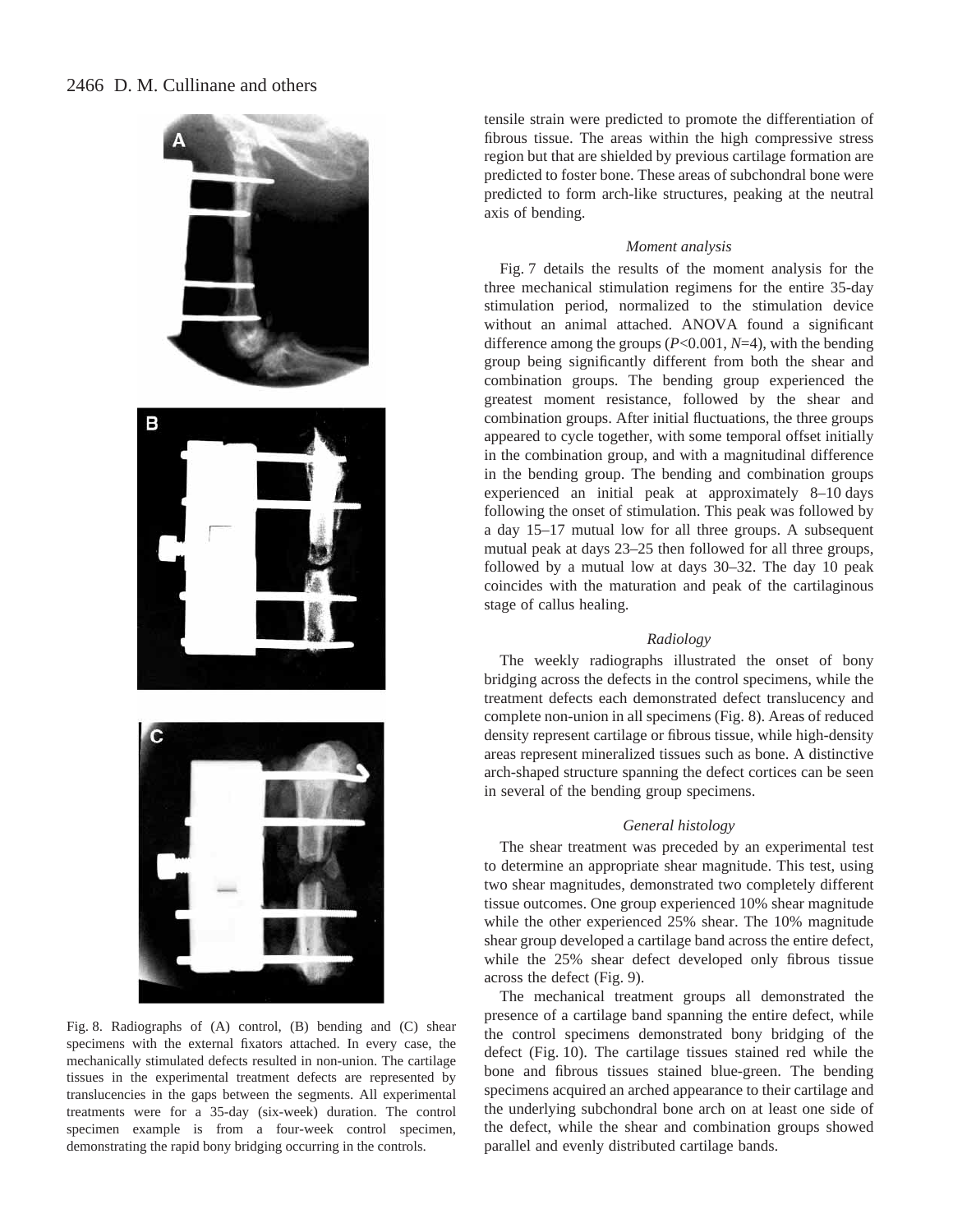

Fig. 9. An illustrative example of the mechanobiological paradigm's predictive value. Here, the magnitude of strain graphically dictates the differentiation of cartilage (shown in red) *versus* fibrous tissue (shown in blue) within the mechanically stimulated defects. The defect shown in A underwent 10% cortex diameter shear, whereas the defect shown in B underwent 25% shear. Thus, a threshold exists between these shear magnitudes that determines cartilage *versus* fibrous tissue outcomes.

### *Histomorphometrics*

### *Tissue type composition*

We found that the ratio of cartilage to bone in our experimental tissues was very similar to that in articular



Fig. 10. The histological results from (A) control, (B) bending, (C) bending and shear, and (D) shear stimulations. Note that the control exhibits very little cartilage, while the treatment groups all present cartilage bands (shown in red) spanning the defect. Note also the arched nature of the cartilage band in the bending specimen, a further mechanobiological response to the bending action.

cartilage, especially in comparison with control endochondral healing callus (Table 1). The mean control ratio of bone to cartilage was 94:6. In the experimental results, the mean bending group ratio of bone to cartilage was 78:22 and the

> shear group was 80:20. The mean combination group ratio was 82:18. None of the treatment groups were significantly different from the knee joint but all were significantly different from the control (*P*<0.05, *N*=4 per group). Thus, we found consistent ratios of cartilage to bone in our experimental tissues, and these mirrored the knee joint mean of roughly 80:20. The intervertebral joint was unique in that its cartilage to bone ratio was significantly different from all others (*P*<0.00062), approximating 50:50.

### *Collagen architecture quantification*

The experimentally generated cartilage tissues demonstrated visually distinct zones of collagen fibril organization with specialized fiber orientations in each zone (Fig. 11). Obvious were the superficial and deep zones, with a less obvious transitional intermediate zone. Mean collagen fibril angles were not significantly different among the different treatment groups for each of the layers, with the exception of the shear intermediate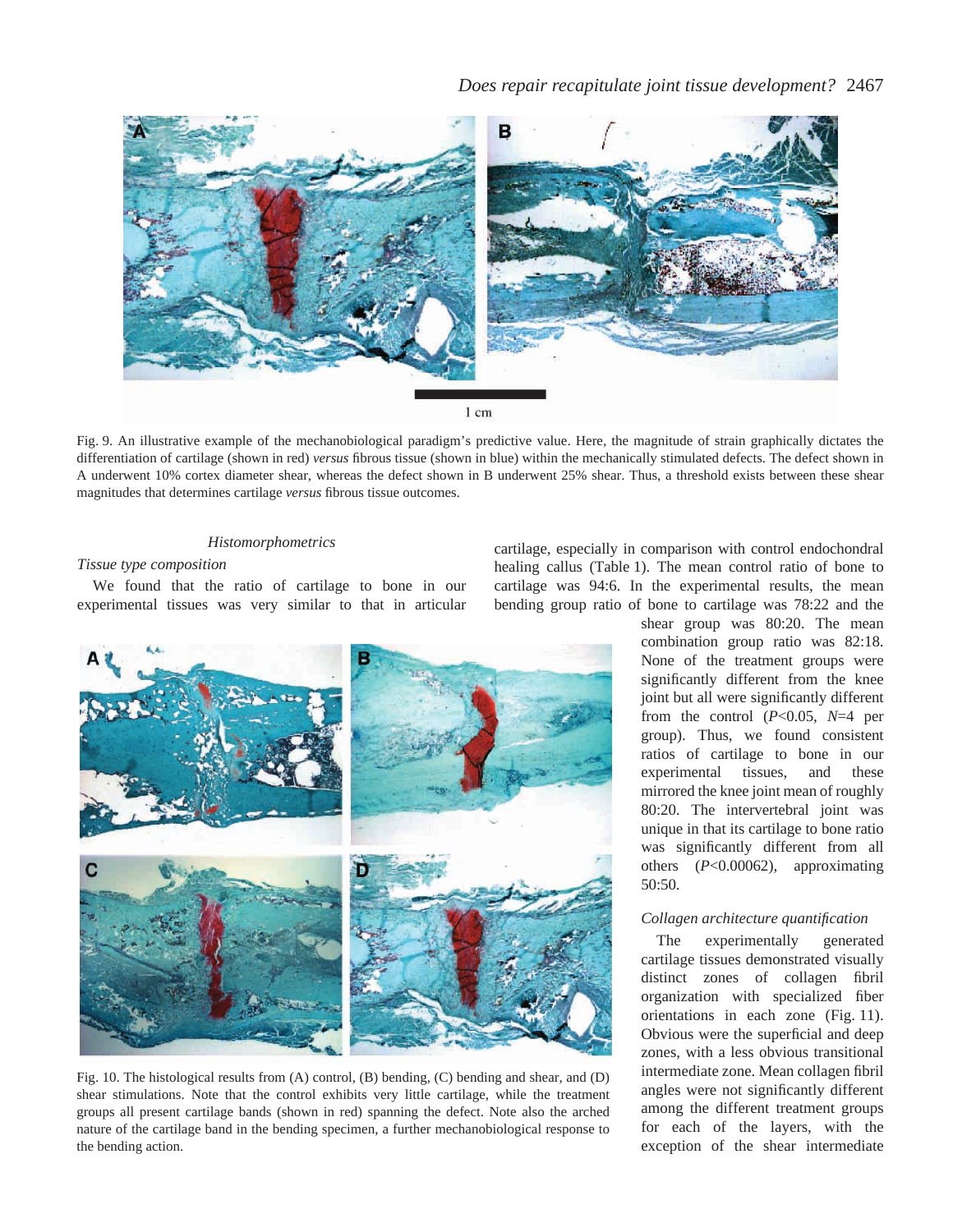

Fig. 11. Fourier transformation of control cartilage collagen fibril orientation. The control cartilage collagen is randomly oriented due to a small-magnitude, unpredictable loading environment. Very little cartilage is produced within the control specimens due to rigid fixation.

layer (Table 2), which was significantly different from both the bending and combination groups (*P*<0.001, *N*=4 per group). The intervertebral joint tissue was not used in this analysis due to its specialized structural configuration.

### *Molecular analysis*

*In situ* hybridization confirmed the presence of type II collagen within the tissues differentiating in the experimental defects (Fig. 12). Type II collagen is a marker molecule for all forms of cartilage, and its presence confirms that the tissue differentiating within the defect is cartilage. We observed collagen type II expression at constant but relatively low levels throughout the tissue. However, higher levels of expression were seen in a band of cells adjacent to the area of fibrous tissue where cartilage cavitation was initiating (Fig. 12A). We also saw a weaker band of labeled cells adjacent to the subchondral bone formed under the cartilage band. Immunohistology also identified the presence of growth and differentiating factor 5 (GDF-5) within the cells of the bending experimental cartilage (Fig. 13). The positive presence of this

Table 1. *Tissue type composition*

|                       | % Bone                          | % Cartilage                     |  |
|-----------------------|---------------------------------|---------------------------------|--|
| Category              | $(\text{mean} \pm \text{s.D.})$ | $(\text{mean} \pm \text{s.D.})$ |  |
| Control               | $94.27 \pm 4.11$                | $5.73 + 4.80$                   |  |
| Bending               | $78.40 + 2.63$                  | $21.57 + 2.60$                  |  |
| Shear                 | $80.18 + 5.78$                  | $19.82 + 3.03$                  |  |
| Combination           | $81.89 + 13.17$                 | $18.11 + 13.15$                 |  |
| Native knee           | $83.57 + 1.88$                  | $16.43 + 2.64$                  |  |
| Native intervertebral | $53.87 + 13.02$                 | $46.13 + 7.53$                  |  |

The results of the three treatment groups – bending, shear, and combination – are compared with those of the control group and native knee joint. The three treatment groups approximate the 80:20 bone to cartilage ratio found in the knee joint, while the mean control group ratio of bone to cartilage is 94:6. The mean intervertebral joint ratio of bone to cartilage is 50:50.

Table 2. *Collagen architecture quantification*

|              |                  | Mean collagen fibril angles (deg.) |                |                |                |  |  |
|--------------|------------------|------------------------------------|----------------|----------------|----------------|--|--|
|              | Control          | Articular cartilage                | Bending        | Shear          | Combination    |  |  |
| Superficial  | $101.67 + 105.7$ | $4.62 + 4.1$                       | $10.68 + 5.1$  | $5.41 + 1.5$   | $9.85 + 4.9$   |  |  |
| Intermediate | $35.89 + 12.7$   | $17.37 + 11.2$                     | $24.04 + 7.5$  | $11.41 + 3.6*$ | $32.35 + 15.6$ |  |  |
| Deep         | $76.65 + 82.2$   | $92.79 + 34.9$                     | $62.99 + 21.1$ | $91.66 + 16.7$ | $83.51 + 19.3$ |  |  |

The results from the three treatment groups are compared with those of the knee articular cartilage. The only significant difference between the groups is the shear intermediate result *versus* the other intermediate values (*P*<0.05; shown by an asterisk). The three treatment groups approximate the collagen fibril angles found in articular cartilage, while the controls demonstrate random angularity.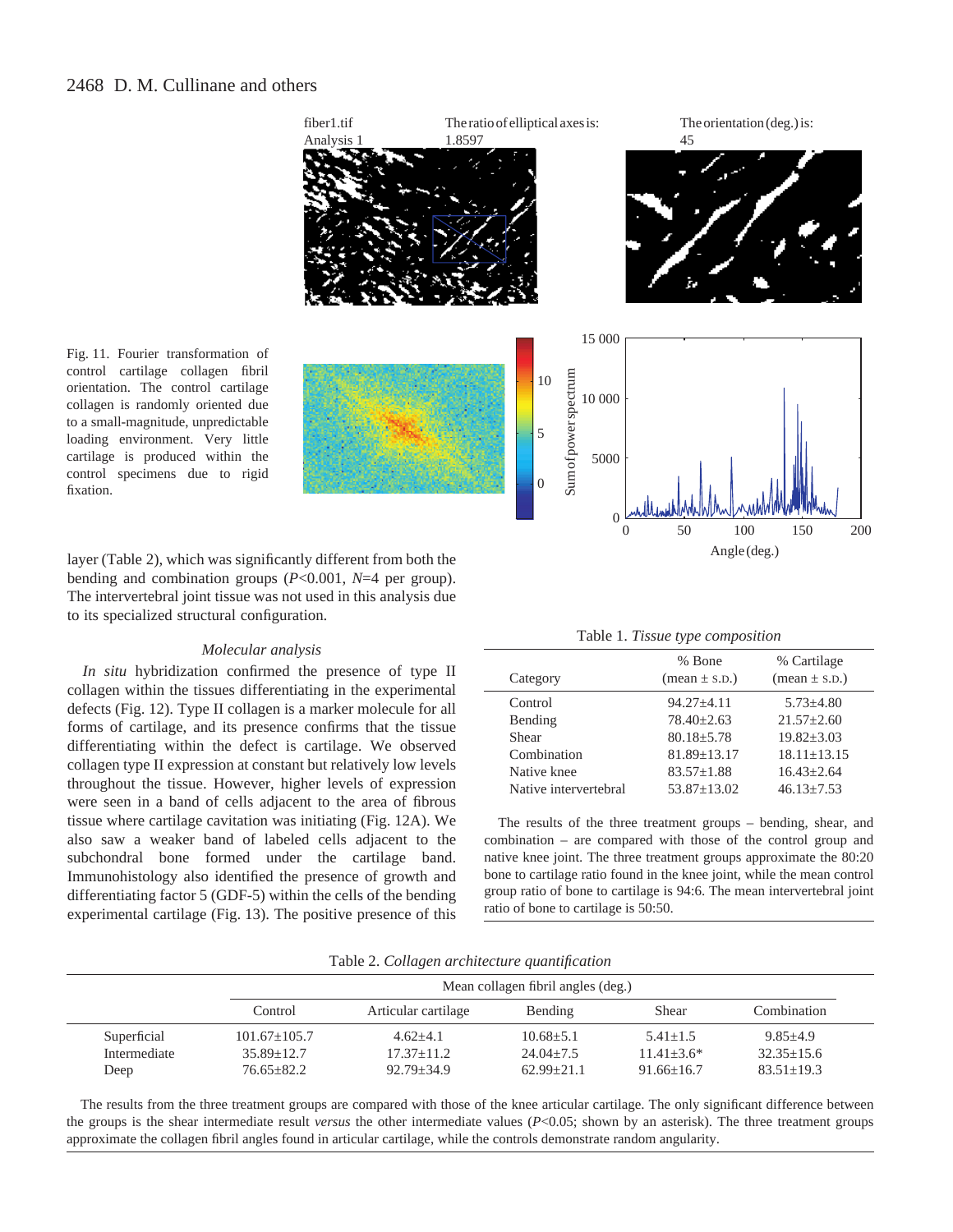



Type II collagen *in situ* on rat artificial joint

Fig. 12. *In situ* hybridization analysis of type II collagen mRNA expression in control murine femoral joint tissues and in mechanically induced tissues. (A)  $10\times$  magnification analysis comparing light- and dark-field images of *in situ* hybridization profiles of a normal murine joint and the underlying epiphyseal plate. Note the intense primary expression of type II collagen in the epiphyseal plate but not in the area of mature joint cartilage collagen. The black arrowheads in A and B indicate expression of Type II collagen. (B) 20× magnification analysis of the cartilage tissue produced by controlled mechanical loading, forming an artificial joint-like structure. Collagen type II expression is seen at low levels throughout the tissue but shows higher levels of expression in a band of cells adjacent to the area of fibrous tissue where cartilage cavitation is beginning to occur. (C) The  $40\times$  magnification shows silver grain localization over cartilage cells of native cartilage within the epiphysis and (D) over chondrocytes within mechanically generated tissues.

molecule is indicated by a brown stain located around the cells differentiating within the defect. Its presence in the experimental tissues is contrasted by its absence in the controls.



Fig. 13. Immunohistologically stained sections of (A) bendingstimulated and (B) control cartilages. The brown stain in the mechanically stimulated cartilage indicates the expression of growth and differentiating factor 5 (GDF-5), whereas the control section demonstrates no reaction. The positive reaction to GDF-5 indicates that the mechanical stimulation therapy is causing the expression of this joint-determining gene.

### **Discussion**

The results of this study confirm that an empirical relationship exists between the mechanical environment and gene expression, tissue formation and tissue architecture within a mechanically stimulated healing bone defect. The analyses of tissue types and their molecular architecture verify that mechanical intervention influences tissue repair and that some aspects of early development can be recapitulated within a healing adult defect. It also suggests that the repair process for virtually all skeletal tissues can be manipulated towards desirable outcomes based on precise mechanical intervention.

The FEMs accurately predicted the production and persistence of cartilage within the defects and went as far as to predict the presence of fibrous tissues in specific areas of both the bending and shear models. The mechanical stimulations created uniform cartilage bands across the entire defects that persisted well past the timeframe of bony bridging found in the controls. The bending model predicted the presence of stress and strain distributions, peaking in the center of the defect and diminishing toward the cortices. These distributions resulted in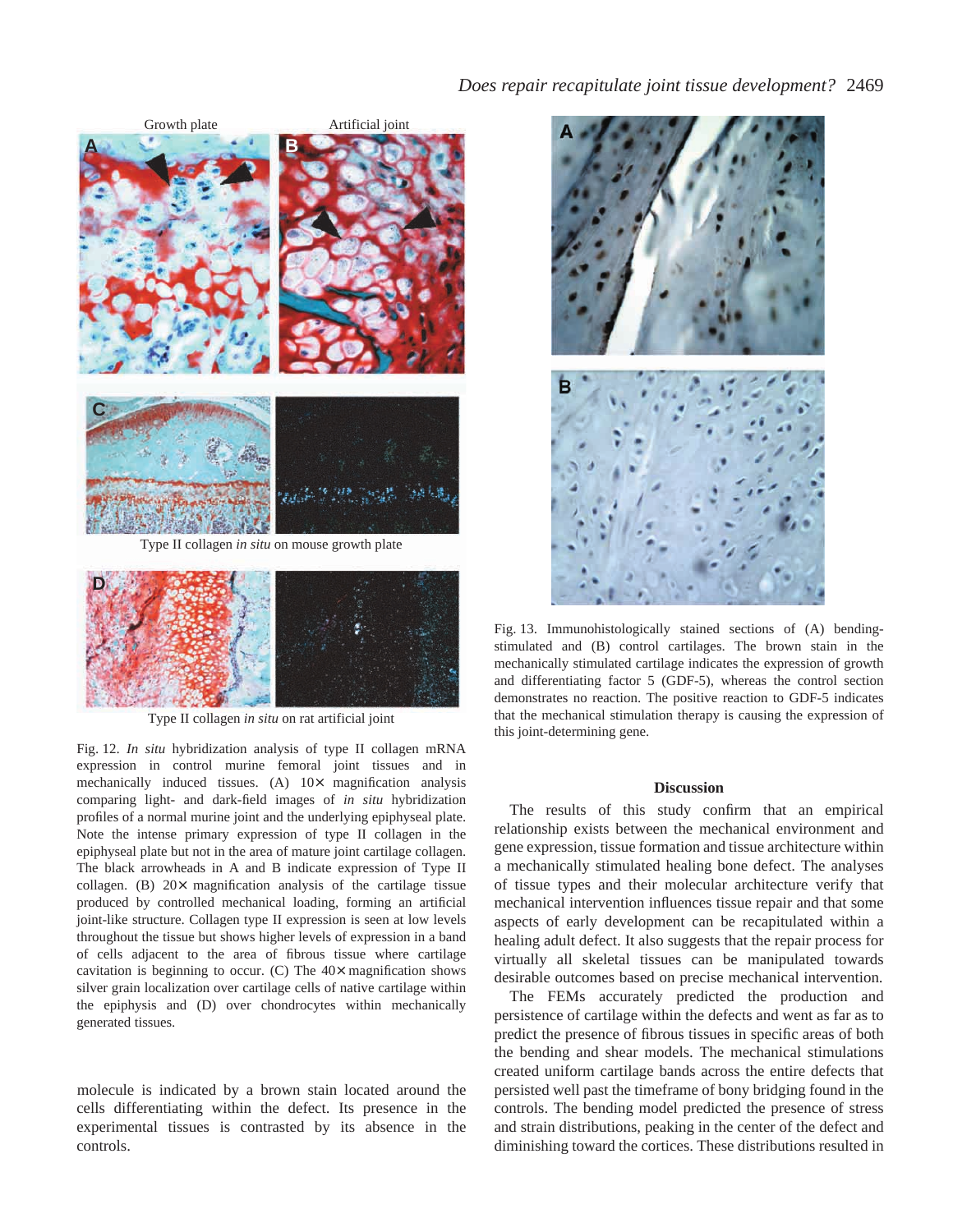an arch-like bony structure forming across the medullary canal in the bending specimens. The results of the shear pilot study are particularly interesting because they underline the extremely divergent tissue types one can expect based solely on differences in the magnitude of the local mechanical environments. These results in particular serve as a potent example of the predictive power of the mechanobiological paradigm.

The moment resistance data is interesting because it appears to coincide with tissue developmental timing events such as the onset of cartilage formation (15–20 days post-surgery) and perhaps even the formation of ligament-like connective tissues on the periphery of the defect. Tissue segmentation events (chiefly cartilage) probably resulted in the steep declines in moment resistance following the day 10 and day 25 peaks, while connective tissue formations such as ligament-like tissues probably resulted in increases in moment resistance. The magnitude of moment resistance is probably related to the mechanics of bending *versus* shear and, specifically, the extreme tension and compression generated *via* bending. This information goes far in explaining the significant difference in the bending group data. The individual highs and lows are probably related to the tissue types being formed within the defects, and thus are time-dependent as well as mechanobiologically dependent. Thus, the appearance of a tissue is constrained by time and physiological processes as well as by mechanobiological principles, while the architecture and maintenance of a tissue is related more to the mechanical environment.

The histomorphometric results verify that the ratio of cartilage to bone within the experimentally treated defects is in large part controlled by mechanics. The collagen fibrils within the experimentally derived tissues demonstrate organized patterns that resemble those found in articular cartilage. Finally, specific mechanical stimuli can trigger the expression of the genes encoding collagen type II (cartilage formation) and GDF-5 (bone and joint formation). These results further suggest that induced mechanical stimulation during the process of bone defect repair can cause a recapitulation of developmental events from joint formation. It is interesting to note that during stable fracture repair, *GDF-5* expression appears in a tightly defined window during the endochondral phase of fracture and disappears as soon as bone replacement is initiated (Cho et al., 2002). Such results suggest that in the absence of continued mechanical intervention, the expression of this gene is downregulated and would further suggest that it plays an important role either in the maintenance of cartilage or in the retardation of further endochondral maturation. It may reflect the possibility that the experimentally induced activity of this gene is a vestigial attribute of the mechanisms of original joint formation.

Our molecular results are encouraging because they demonstrate two principal findings: first, the presence of collagen type II confirms that our experimentally derived tissues are true cartilage and, second, a gene associated with the *in utero* development of joints (*GDF-5*) is upregulated as

a result of the bending stimulation (Storm and Kingsley, 1999). The comparison between the *in situ* reactions in normal postnatal long bones and those obtained from the mechanically induced cartilage was very informative. High levels of cartilage mRNA expression were not observed in fully differentiated joint tissues but were observed with very intensely labeled areas of cartilage formation within the epiphyseal growth plate. Similarly, in the areas of mechanically induced cartilage formation we observed collagen type II expression at low levels throughout the tissue. However, higher levels of expression were seen in a band of cells adjacent to the area of fibrous tissue where cartilage cavitation was initiating. We also saw a weaker band of labeled cells adjacent to the subchondral bone that formed under the cartilage band. These results suggest that the mechanical environment has a direct and quantifiable effect on gene expression and tissue differentiation within healing bone defects.

The origin of the cells that populate the defect following the surgical procedure and during the duration of the experiment is an intriguing question. Very little is known about the precise origin of the cells invading the callus during the many stages of defect repair (Denker et al., 2001; Hunziker et al., 2001; O'Driscoll and Fitzsimmons, 2001). The hematoma probably arises from vascular cells that invade the defect and fill the gap, while cells that form the cartilage tissue originate from the periosteum (Denker et al., 2001; Hunziker et al., 2001; O'Driscoll and Fitzsimmons, 2001). In bone formation, cells must invade from the marrow as they do during initial endochondral bone formation. The origin of the cells within the defect may be academic since it seems that the local mechanical environment can regulate and direct their maturation trajectory to mature cells.

Finally, the experimentally generated tissues and their molecular architecture took on joint-like characteristics in several aspects of our analyses. This is an intuitive outcome in our estimation, as the mechanical interventions were designed to mimic the actions of a developing joint. These results emphasize, on numerous levels, the importance of the mechanical environment in tissue differentiation during both development and repair. It should also be noted that cases of mechanically unstable fractures will likewise demonstrate the presence of cartilage within a healing bone defect, but the location, amount and architecture of that cartilage differs markedly from our precisely mechanically generated cartilages. A classic pseudoarthrosis or 'false joint' is typically a random conglomeration of fibrotic tissue, cartilage and bone. This configuration is directly related to the random instability of the local mechanical environment and its variant magnitudes.

The outcomes of this study confirm that mechanobiological principles can accurately predict gene expression, tissue differentiation and tissue architecture based on manipulations of the local mechanical environment during healing. The results further emphasize the important role the local mechanical environment plays in the everyday development